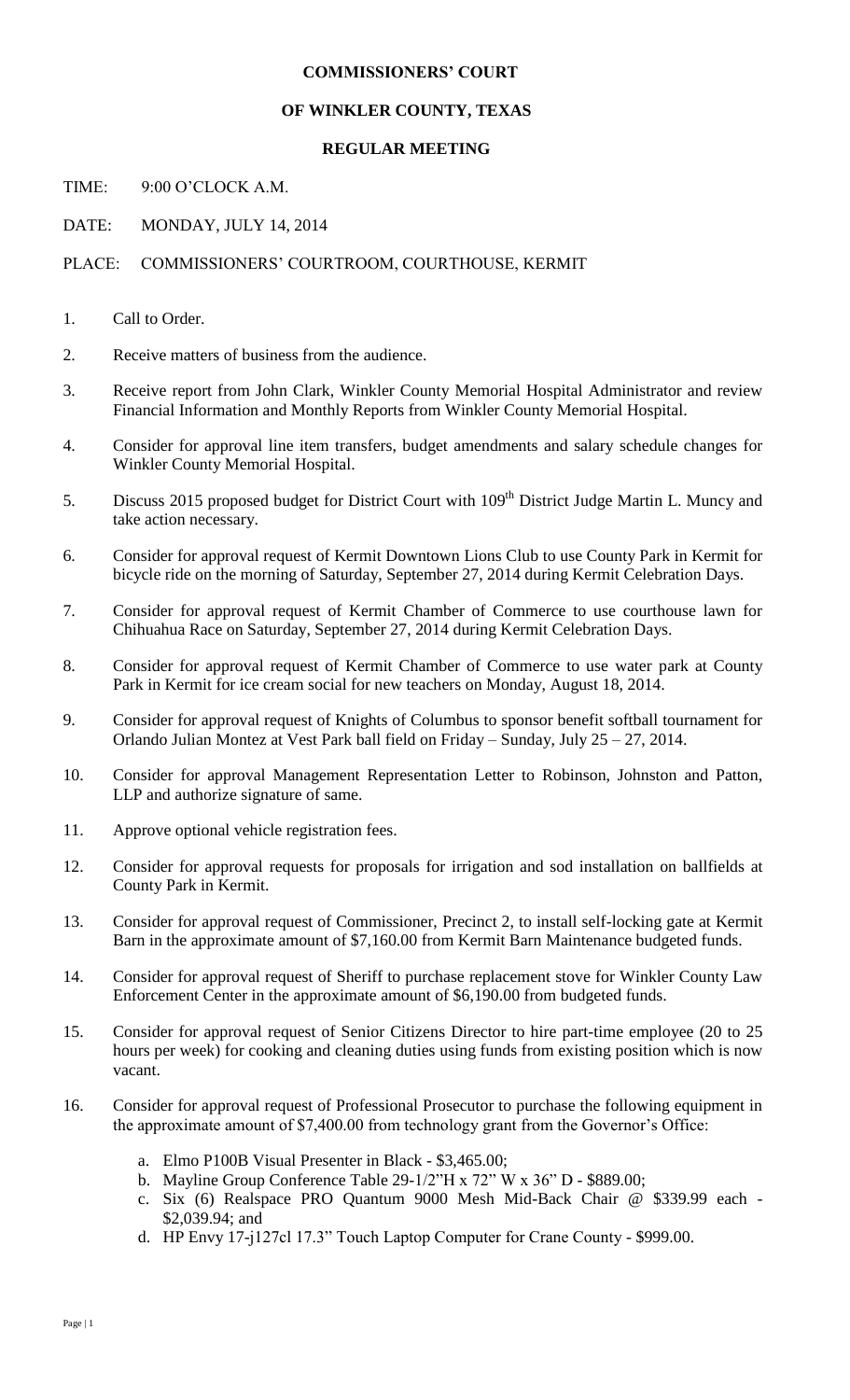- 17. Consider for approval county credit cards for the following elected officials and employees: Thomas Duckworth, Jr., Eulonda Everest, Dorothy Holguin, Glenda Mixon, Shethelia Reed, Minerva Soltero, Billy Stevens, Sherry Terry, Billy Ray Thompson, and Robbie Wolf.
- 18. Consider for approval Agreement between Winkler County and AirMedCare Network for air transportation of Winkler County residents for the period of one year beginning January 1, 2015 and payment in the amount of \$29,906.00 from budgeted funds.
- 19. Consider for approval contract between Winkler County and DISH Network L.L.C. for service at Winkler County Emergency Medical Service station for the term of two (2) years.
- 20. Consider for approval payment in the amount of \$248,678.13 to The Bank of New York Mellon for hospital bond interest payment from budgeted funds.
- 21. Consider for approval payment in the amount of \$200.00 to State Farm Fire and Casualty Company for the following surety bonds from budgeted funds.
	- a. Renee Suzanne Treadwell, Chief Deputy Auditor, for the period of August 07, 2014 to August 07, 2015 in the amount of \$100.00; and
	- b. Bridget Nurding, Community Supervision Officer for the period of June 23, 2014 to June 23, 2015 in the amount of \$100.00.
- 22. Consider for approval payment in the amount of \$7,482.00 to Emergency Communications Network for CodeRed extension and Weather Warning extension for the period of July 9, 2014 to July 8, 2015 with \$1,255.96 to be billed to the City of Wink, \$970.20 to Wink-Loving Independent School District, \$834.50 to Loving County, \$3,237.54 to the City of Kermit, and \$1,183.80 from Winkler County budgeted funds.
- 23. Consider for approval payment in the amount of \$29,156.21 to Robert Scogin, Attorney at Law, for legal services regarding Federal Insurance from budgeted health benefit funds.
- 24. Consider for approval payment in the amount of \$3,400.00 to Robert Scogin, Attorney at Law, for legal services regarding rural health clinic construction from budgeted funds.
- 25. Consider for approval payment in the amount of \$2,500.00 to Tyler Technologies, Inc. for project management software from budgeted funds.
- 26. Consider for approval payment in the amount of \$60,000.00 to Level 5 Architecture for preliminary and schematic design services for Winkler County Rural Health Clinic from committed rural health clinic expansion funds.
- 27. Consider for approval payments in the amount of \$2,595.69 and \$2,550.46 to Don Wise Transportation Services, Inc. for premix for County Road 404 from budgeted lateral road funds.
- 28. Consider for approval payment in the amount of \$8,530.97 to HollyFrontier Refining and Marketing LLC for emulsion from budgeted lateral road funds.
- 29. Consider for approval payment in the amount of \$2,506.95 to BWI-Dallas-Ft. Worth for fertilizer and pesticide for Winkler County Golf Course from budgeted funds.
- 30. Consider for approval payment to ColorWorks for repair of weather damage to outside walls of Winkler County Law Enforcement Center from budgeted funds.